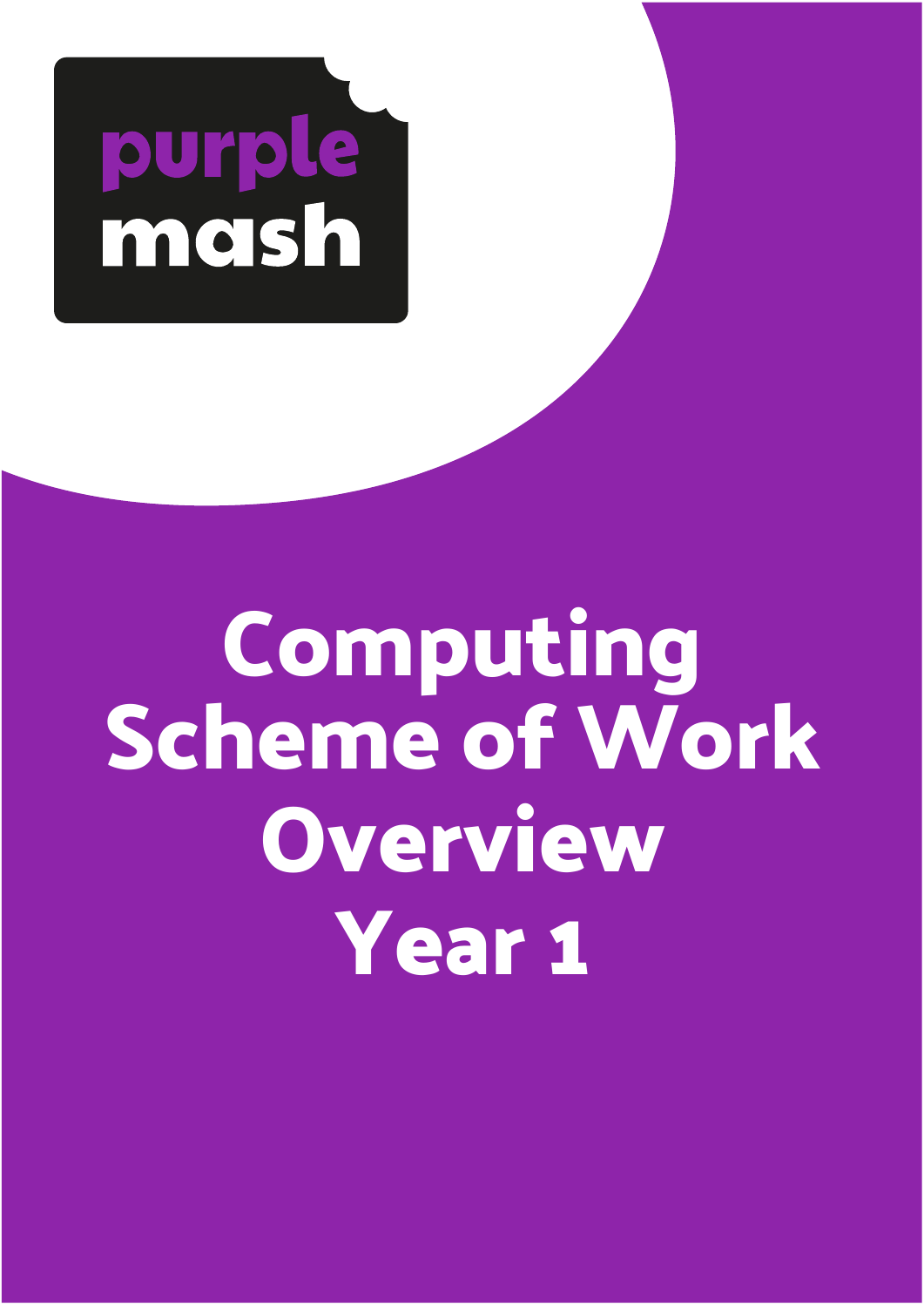## **Contents**

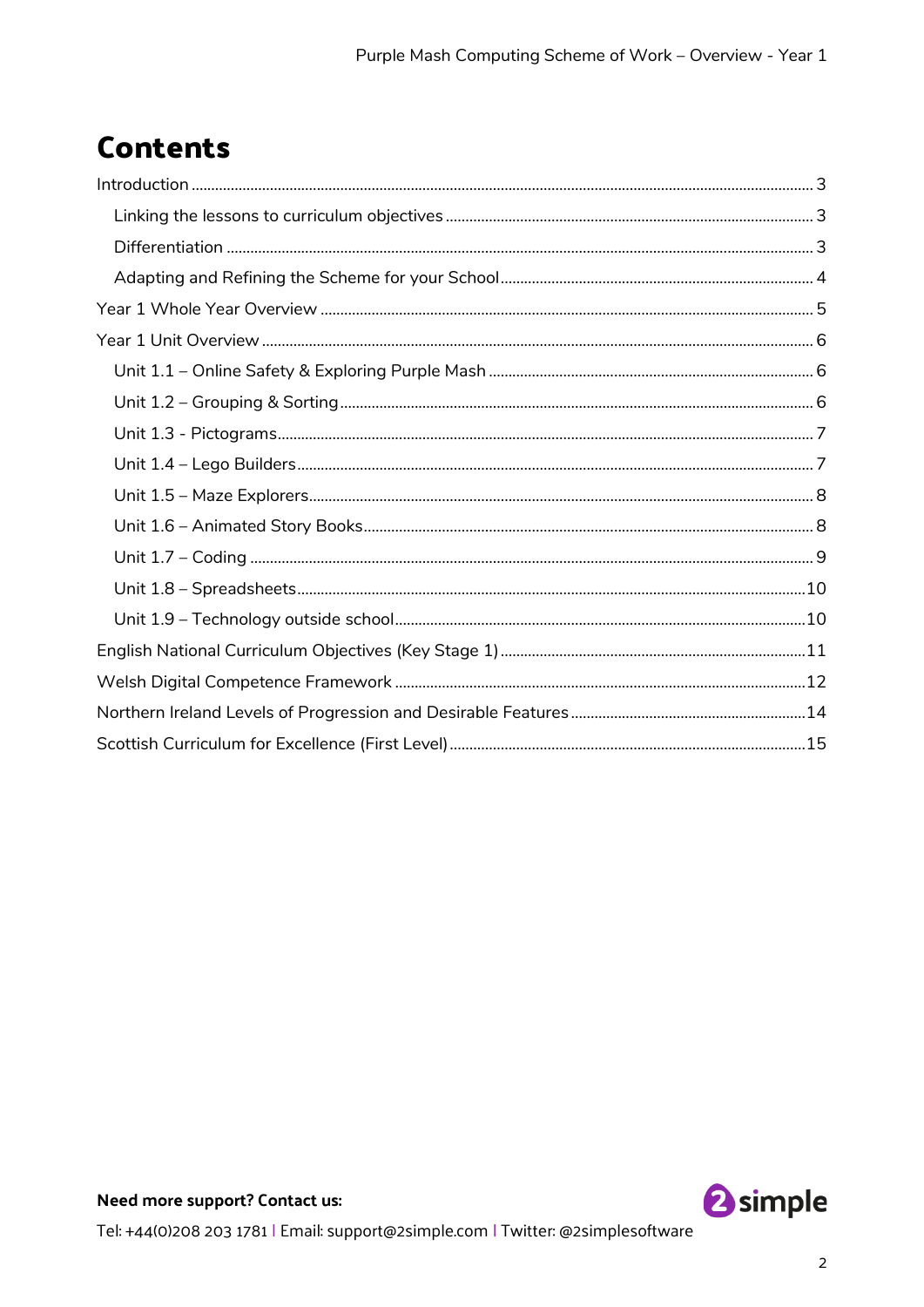# <span id="page-2-0"></span>**Introduction**

This document contains an overview of the units included in the Purple Mash Computing Scheme of Work for Year 1.

For detailed lesson plans and resources, see the documents for the individual units themselves.

Most lessons assume that children are logged onto Purple Mash with their own individual usernames and passwords so their work will be saved in their own folders automatically and can be easily reviewed and assessed by the class teacher. If children have not used and logged onto Purple Mash before then they will need to spend some time before starting these lessons, learning how to do this. Children can be supported by having their printed logon cards (produced using [Create and Manage Users\)](https://www.purplemash.com/site#app/guides/Create_Manage_Users_Guide) to hand.

Lesson plans also make use of the facility within Purple Mash to set activities for pupils which they can then complete and hand-in online (2Dos). This enables you to assess their work easily as well as distribute resources to all pupils. If children have not opened 2Dos before then they will need more detailed instructions about how to do this. A teacher's guide to 2Dos can be found in the teacher's section: [2Dos Guide.](https://www.purplemash.com/site#app/guides/2dos_pdf_Guide)

If you are currently using a single login per class or group and would like to set up individual logins yourself, then please see our guide to doing so at [Create and Mange Users.](https://www.purplemash.com/site#app/guides/Create_Manage_Users_Guide) Alternatively, please contact support at [support@2simple.com](mailto:support@2simple.com) or 0208 203 1781.

To force links within this document to open in a new tab, right-click on the link then select 'Open link in new tab'.

## <span id="page-2-1"></span>**Linking the lessons to curriculum objectives**

At the end of this document you will find a breakdown showing how the units relate to the curricula of England, Wales, Northern Ireland and Scotland. Within each unit document is a section called Assessment Guidance with exemplars of how a child at emerging, expected and exceeding level of achievement could demonstrate this in their work through the unit. These statements could also be used for reporting.



This information can be used in association with the Purple Mash Data Dashboard to make and record judgements about children's outcomes and demonstrate progress over time.

For more information about the Data Dashboard see the **Data Dashboard manual** or view the videos within the Data Dashboard tool.

#### <span id="page-2-2"></span>**Differentiation**

Where appropriate, guidance has been given on how to simplify tasks within lessons or challenge those who are ready for more stretching tasks.



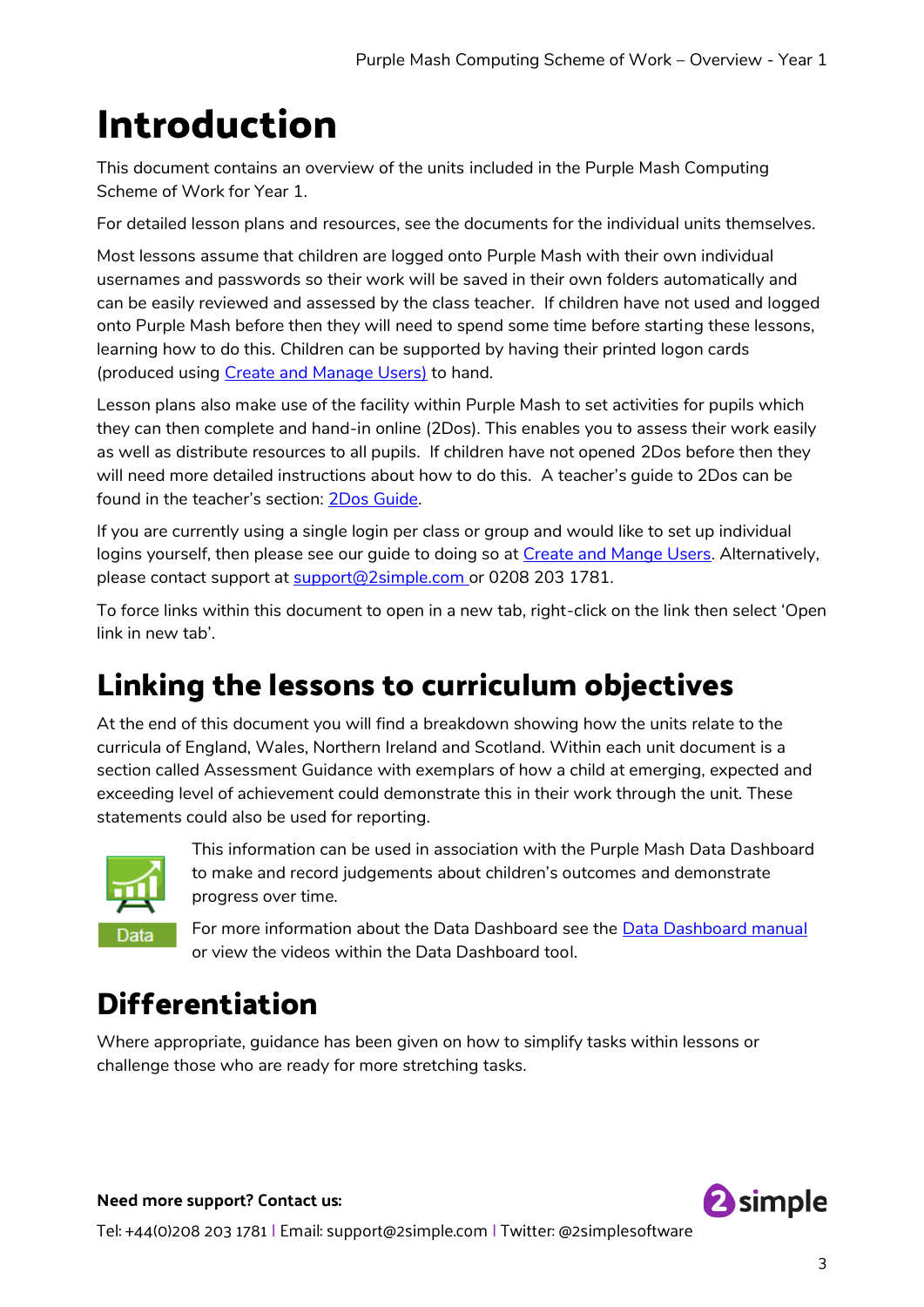#### <span id="page-3-0"></span>**Adapting and Refining the Scheme for your School**

In an ideal world, pupils would be able to complete all units; this provides a wide range of different technological experiences using a variety of tools. The overlaps between units serve to deepen understanding of computational concepts and provide opportunities for pupils to apply and extend understanding and make links in their knowledge and capabilities.

However, as a school, you might decide that you need to refine the scheme for your own purposes and needs, meaning that not all units can be covered. This section aims to help you to do this whilst still being confident in curriculum coverage.

Firstly, use the colour coding to pick and choose units that cover the three strands of computing content to ensure a spread of complimentary opportunities and skills and to ensure curriculum coverage. Ideally, balance these strands over the whole school so that pupils cover and revisit all areas.

Secondly, look for opportunities to incorporate the computational skills into other subjects. Resources could be adapted or created to match your topics. Here are some suggestions:

Year 1 units that link to the maths curriculum:

- 1.2: Grouping and Sorting
- 1.3 Pictograms

Units that could easily be topic linked; resources will need to be adapted to have a topic theme:

Any of the data handling units suggested in the maths section.

• 1.6 Animated stories

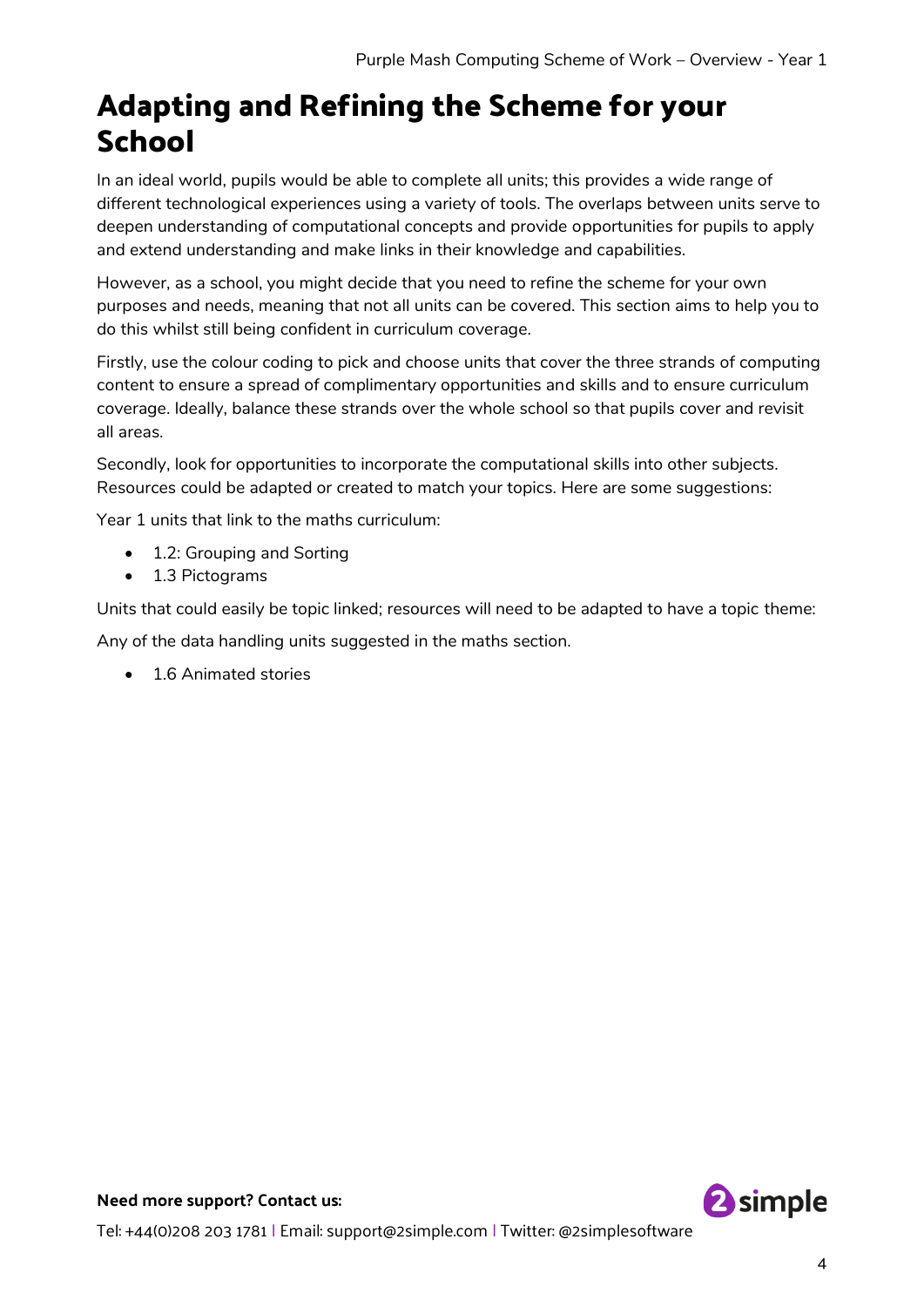## <span id="page-4-0"></span>**Year 1 Whole Year Overview**

| Predominant Area of Computing*                   |          |  |             |          |
|--------------------------------------------------|----------|--|-------------|----------|
|                                                  | Computer |  | Information | Digital  |
|                                                  | Science  |  | Technology  | Literacy |
| *Most units will include aspects of all strands. |          |  |             |          |

**It is recommended that you teach unit 1.1 first as it introduces Purple Mash. Except for unit 1.1, these units can be taught in any order to meet the needs of your wider curriculum.**

| <b>Unit 1.1</b>                                       | <b>Unit 1.2</b>               | <b>Unit 1.3</b>                             |
|-------------------------------------------------------|-------------------------------|---------------------------------------------|
| <b>Online Safety &amp;</b><br><b>Exploring Purple</b> | <b>Grouping &amp; Sorting</b> | <b>Pictograms</b>                           |
| <b>Mash</b>                                           | Number of lessons - 2         | Number of lessons $-3$                      |
| Number of lessons $-4$                                |                               |                                             |
| <b>Programs</b> - Various                             | <b>Programs - 2DIY</b>        | <b>Programs</b> - 2Count                    |
|                                                       |                               |                                             |
| <b>Unit 1.4</b>                                       | <b>Unit 1.5</b>               | <b>Unit 1.6</b>                             |
| <b>Lego Builders</b>                                  | <b>Maze Explorers</b>         | <b>Animated Story</b><br><b>Books</b>       |
| Number of lessons $-3$                                | Number of lessons $-3$        | Number of lessons $-5$                      |
| <b>Programs - 2DIY</b>                                | Programs-2Go                  | <b>Programs</b> – 2Create A<br><b>Story</b> |
| <b>Unit 1.7</b>                                       | <b>Unit 1.8</b>               | <b>Unit 1.9</b>                             |
| <b>Coding</b>                                         | <b>Spreadsheets</b>           | <b>Technology outside</b><br>school         |
| Number of lessons $-6$                                | Number of lessons $-3$        | Number of lessons $-2$                      |
| <b>Programs-2Code</b>                                 | Programs-<br>2Calculate       | <b>Programs</b> - Various                   |

**2** simple

**Need more support? Contact us:**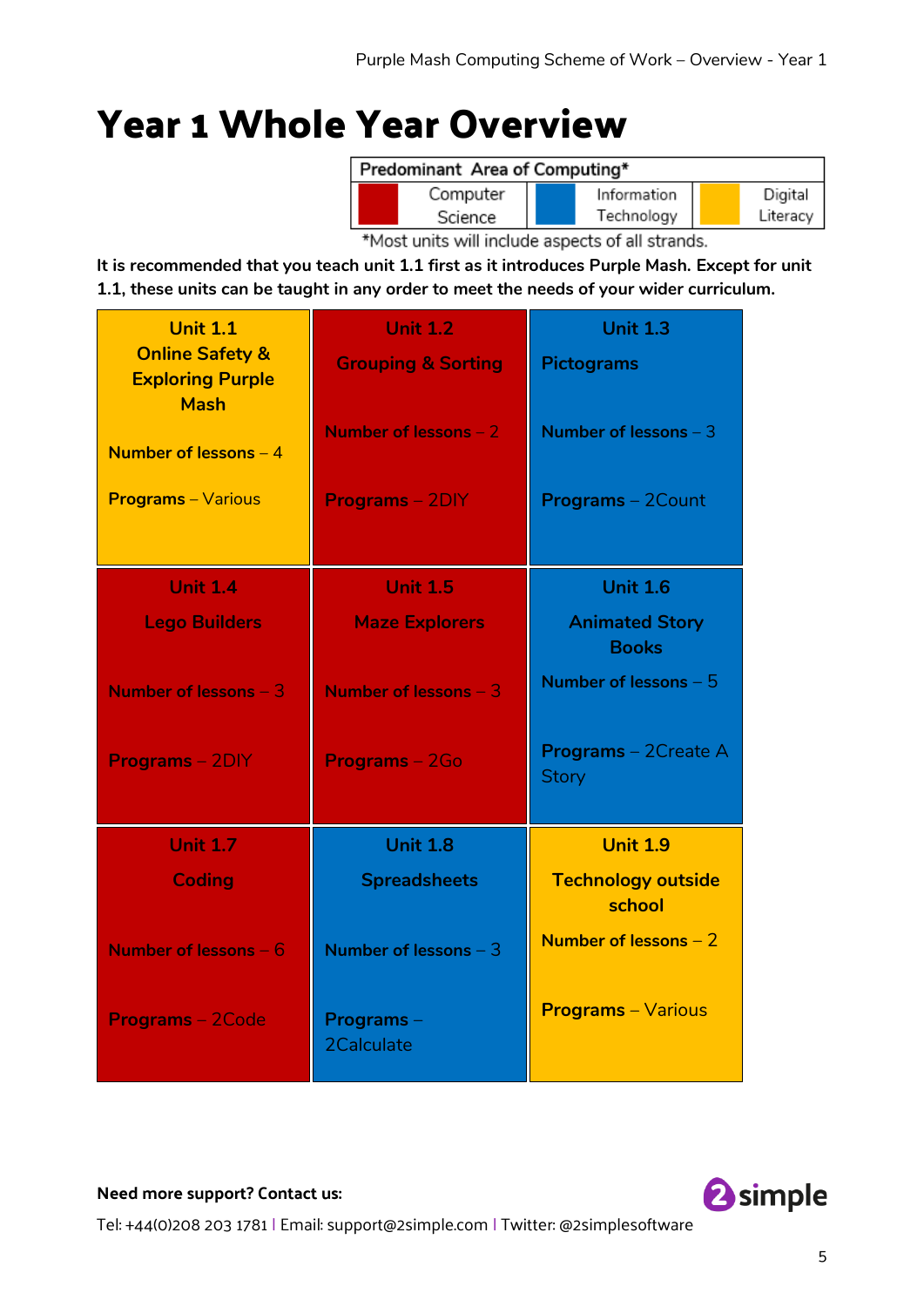## <span id="page-5-0"></span>**Year 1 Unit Overview**

#### <span id="page-5-1"></span>**Unit 1.1 – Online Safety & Exploring Purple Mash**

| <b>Lesson</b>  | <b>Title</b>              | <b>Success Criteria</b>                                                                                                                                                                                                                                                                                                                                                                                                                                                                           |
|----------------|---------------------------|---------------------------------------------------------------------------------------------------------------------------------------------------------------------------------------------------------------------------------------------------------------------------------------------------------------------------------------------------------------------------------------------------------------------------------------------------------------------------------------------------|
| $\mathbf{1}$   | Safe Logins               | Children can log in to Purple Mash using their own login.<br>$\bullet$<br>Children have created their own avatar and understand<br>$\bullet$<br>why they are used.<br>Children can add their name to a picture they created on<br>$\bullet$<br>the computer.<br>Children are beginning to develop an understanding of<br>ownership of work online.<br>Children can save work into the My Work folder in Purple<br>Mash and understand that this is a private saving space<br>just for their work. |
| $\overline{2}$ | My Work Area              | Children can find their saved work in the Online Work<br>$\bullet$<br>area of Purple Mash.<br>Children can find messages that their teacher has left for<br>$\bullet$<br>them on Purple Mash.<br>Children can search Purple Mash to find resources.<br>$\bullet$                                                                                                                                                                                                                                  |
| 3              | <b>Purple Mash Topics</b> | Children will be able to use the different types of topic<br>$\bullet$<br>templates in the Topics section confidently.<br>Children will be confident with the functionality of the<br>$\bullet$<br>icons in the topic templates.<br>Children will know how to use the different icons and<br>$\bullet$<br>writing cues to add pictures and text to their work.                                                                                                                                    |
| $\overline{4}$ | Purple Mash Tools         | Children have explored the Tools section on Purple Mash<br>$\bullet$<br>and become familiar with some of the key icons: Save,<br>Print, Open and New.<br>Children have explored the Games section and looked at<br>$\bullet$<br>Table Toons (2x tables).<br>Children can log out of Purple Mash when they have<br>$\bullet$<br>finished using it and know why that is important.                                                                                                                  |

#### <span id="page-5-2"></span>**Unit 1.2 – Grouping & Sorting**

| Lesson | Title                             | <b>Success Criteria</b>                                                                                |
|--------|-----------------------------------|--------------------------------------------------------------------------------------------------------|
|        | Sorting Away from<br>the Computer | Children can sort various items offline using a variety of<br>criteria.                                |
|        | Sorting on the<br>Computer        | Children have used Purple Mash activities to sort various<br>items online using a variety of criteria. |

#### **Need more support? Contact us:**

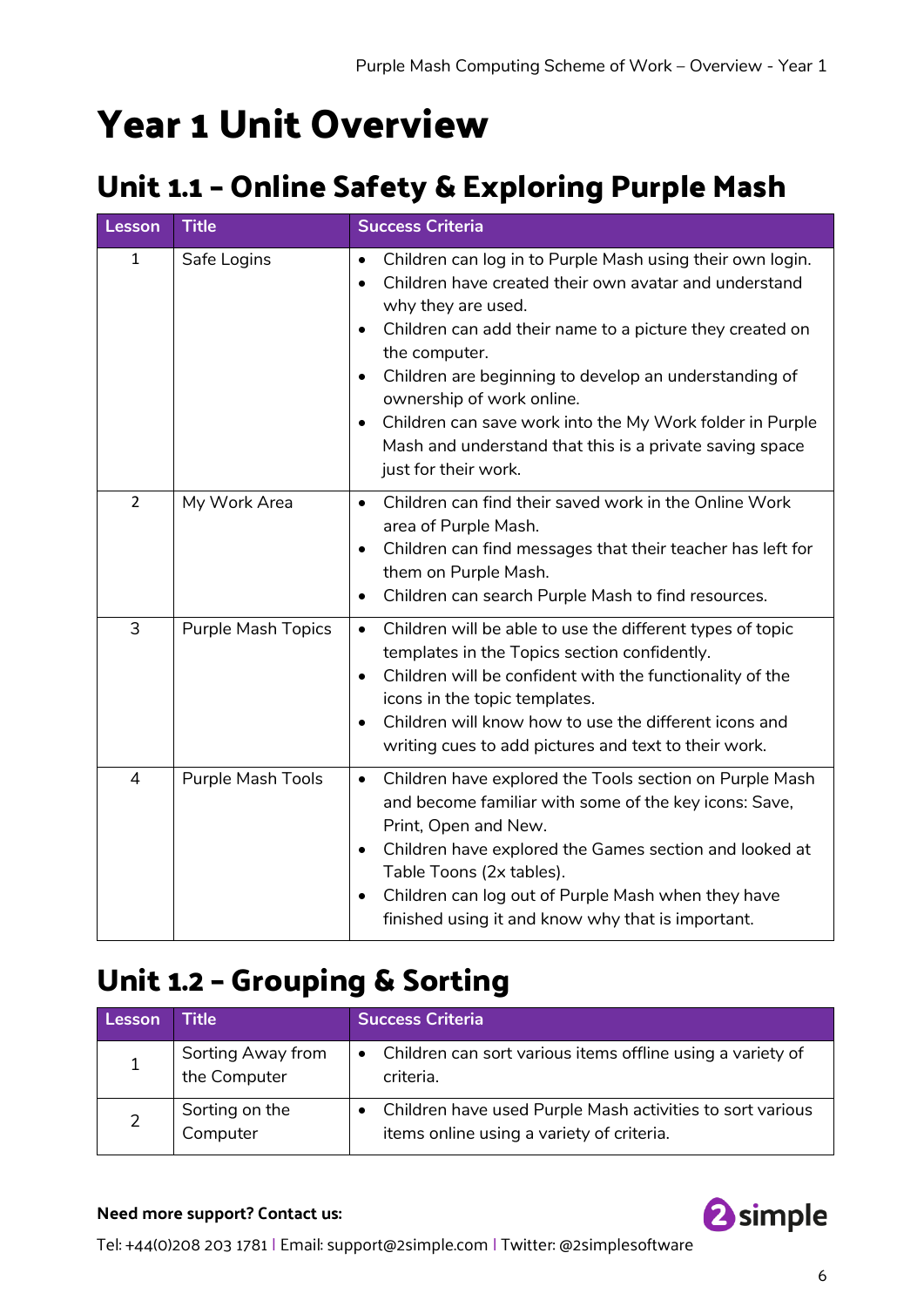#### <span id="page-6-0"></span>**Unit 1.3 - Pictograms**

| <b>Lesson</b> | <b>Title</b>             | <b>Success Criteria</b>                                                                                                                                                                                                            |
|---------------|--------------------------|------------------------------------------------------------------------------------------------------------------------------------------------------------------------------------------------------------------------------------|
|               | Data in Pictures         | Children can discuss and illustrate the transport used to<br>$\bullet$<br>travel to school.<br>Children can contribute to the collection of class data.<br>Children have used these illustrations to create a simple<br>pictogram. |
| 2             | Class Pictogram          | Children can contribute to a class pictogram.<br>$\bullet$<br>Children can discuss what the pictogram shows.                                                                                                                       |
| 3             | <b>Recording Results</b> | Children can collect data from rolling a die 20 times and<br>$\bullet$<br>recording the results.<br>Children can represent the results as a pictogram.                                                                             |

#### <span id="page-6-1"></span>**Unit 1.4 – Lego Builders**

| <b>Lesson</b>  | <b>Title</b>                                                                | <b>Success Criteria</b>                                                                                                                                                                                                                                                                                                                                                   |
|----------------|-----------------------------------------------------------------------------|---------------------------------------------------------------------------------------------------------------------------------------------------------------------------------------------------------------------------------------------------------------------------------------------------------------------------------------------------------------------------|
| 1              | Following<br>Instructions                                                   | Children know that to achieve the effect they want when<br>building something, they need to follow accurate<br>instructions.<br>Children know that by following the instructions correctly,<br>they will get the correct result.<br>Children know that an algorithm is a precise, step-by-step<br>set of instructions used to solve a problem or achieve an<br>objective. |
| $\overline{2}$ | Following and<br><b>Creating Simple</b><br>Instructions on the<br>Computer. | Children can follow instructions in a computer program.<br>Children can explain the effect of carrying out a task with<br>no instructions.<br>Children know that computers need precise instructions<br>to follow.<br>Children know that an algorithm written for a computer to<br>follow is called a program.                                                            |
| 3              | To consider how<br>the order of<br>instructions affects<br>the result.      | Children understand how the order in which the steps of<br>a recipe are presented affects the outcome.<br>Children can organise instructions for a simple recipe.<br>Children know that correcting errors in an algorithm or<br>program is called 'debugging'.                                                                                                            |

**Need more support? Contact us:**

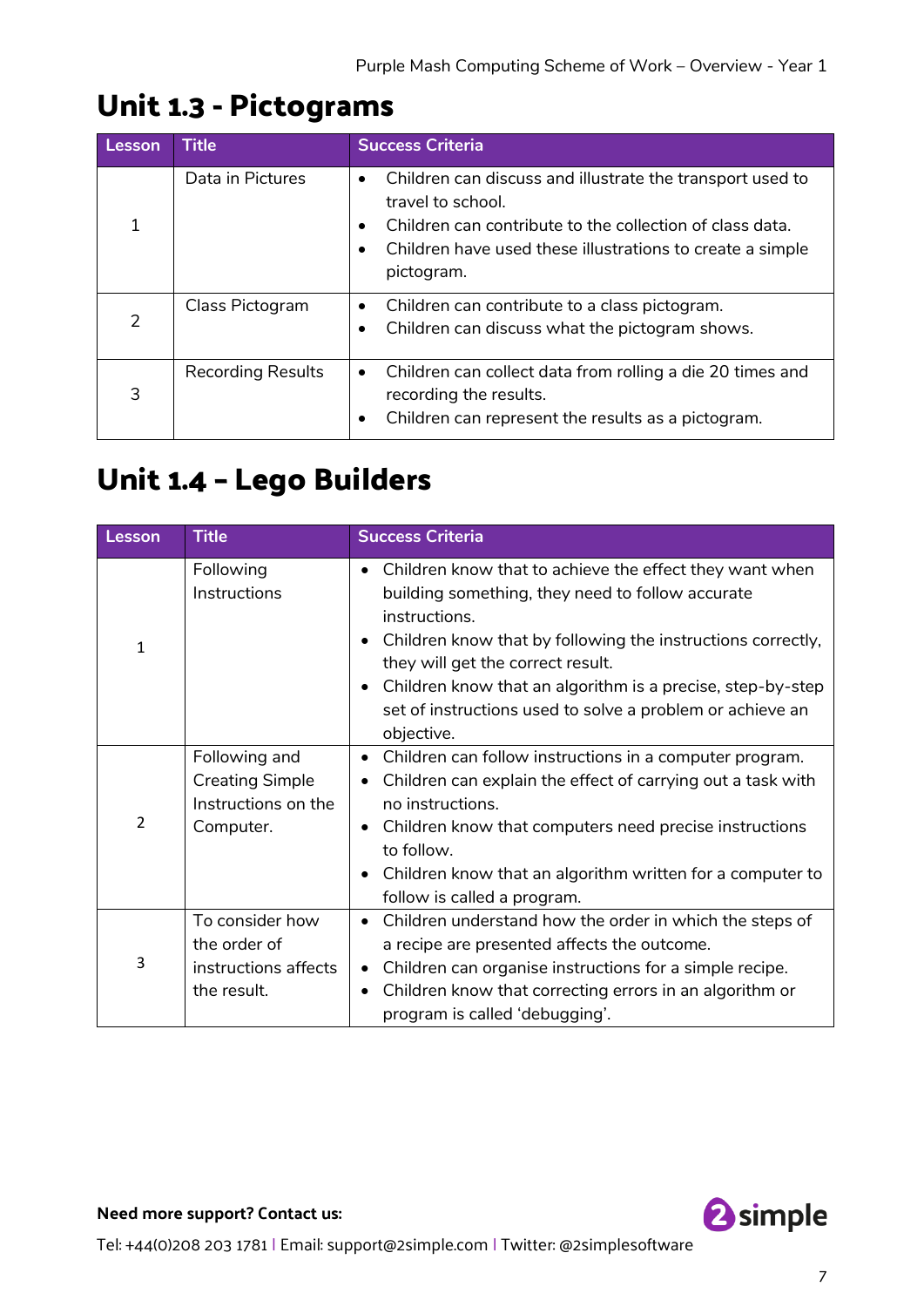#### <span id="page-7-0"></span>**Unit 1.5 – Maze Explorers**

| <b>Lesson</b>  | <b>Title</b>                      | <b>Success Criteria</b>                                                                                                                                                                                                                                                                                                |
|----------------|-----------------------------------|------------------------------------------------------------------------------------------------------------------------------------------------------------------------------------------------------------------------------------------------------------------------------------------------------------------------|
| 1              | Challenges 1 and 2                | Children know how to use the direction keys in 2Go to<br>move forwards, backwards, left and right.<br>Children know how to add a unit of measurement to the<br>direction in 2Go Challenge 2.<br>Children know how to undo their last move.<br>Children know how to move their character back to the<br>starting point. |
| $\overline{2}$ | Challenges 3 and 4                | Children can use diagonal direction keys to move the<br>characters in the right direction.<br>Children know how to create a simple algorithm.<br>Children know how to debug their algorithm.                                                                                                                           |
| 3              | Challenges 5 and 6                | Children can use the additional direction keys to create a<br>new algorithm.<br>Children can challenge themselves by using the longer<br>algorithm to complete challenges.                                                                                                                                             |
| 4              | <b>Setting More</b><br>Challenges | Children can change the background images in their<br>chosen challenge and save their new challenge.<br>Children have tried each other's challenges.                                                                                                                                                                   |

### <span id="page-7-1"></span>**Unit 1.6 – Animated Story Books**

| <b>Lesson</b>  | <b>Title</b>            | <b>Success Criteria</b>                                                                                                                                                                                                               |
|----------------|-------------------------|---------------------------------------------------------------------------------------------------------------------------------------------------------------------------------------------------------------------------------------|
| 1              | Drawing and<br>Creating | Children know the difference between a traditional book<br>and an e-book.<br>Children can use the different drawing tools to create a<br>$\bullet$<br>picture on the page.<br>Children can add text to a page.<br>$\bullet$           |
| $\overline{2}$ | Animation               | Children can open previously saved work.<br>$\bullet$<br>Children can add an animation to a page.<br>$\bullet$<br>Children can play the pages created.<br>$\bullet$<br>Children can save changes and overwrite the file.<br>$\bullet$ |
| 3              | Sounds and More!        | Children can add a sound to the page.<br>$\bullet$<br>Children can add voice recording to the page.<br>$\bullet$<br>Children can create music for a page.<br>$\bullet$                                                                |
| 4              | Making a Story          | Children can add a background to the page.<br>$\bullet$<br>Children can use the additional drawing tools on My<br>$\bullet$<br>Story mode.<br>Children can change the font style and size.<br>$\bullet$                               |
| 5              | Copy and Paste          | Children can use the copy and paste function to add<br>٠<br>more pages to their animated e-book.                                                                                                                                      |

#### **Need more support? Contact us:**

Tel: +44(0)208 203 1781 | Email: support@2simple.com | Twitter: @2simplesoftware

<sup>2</sup>simple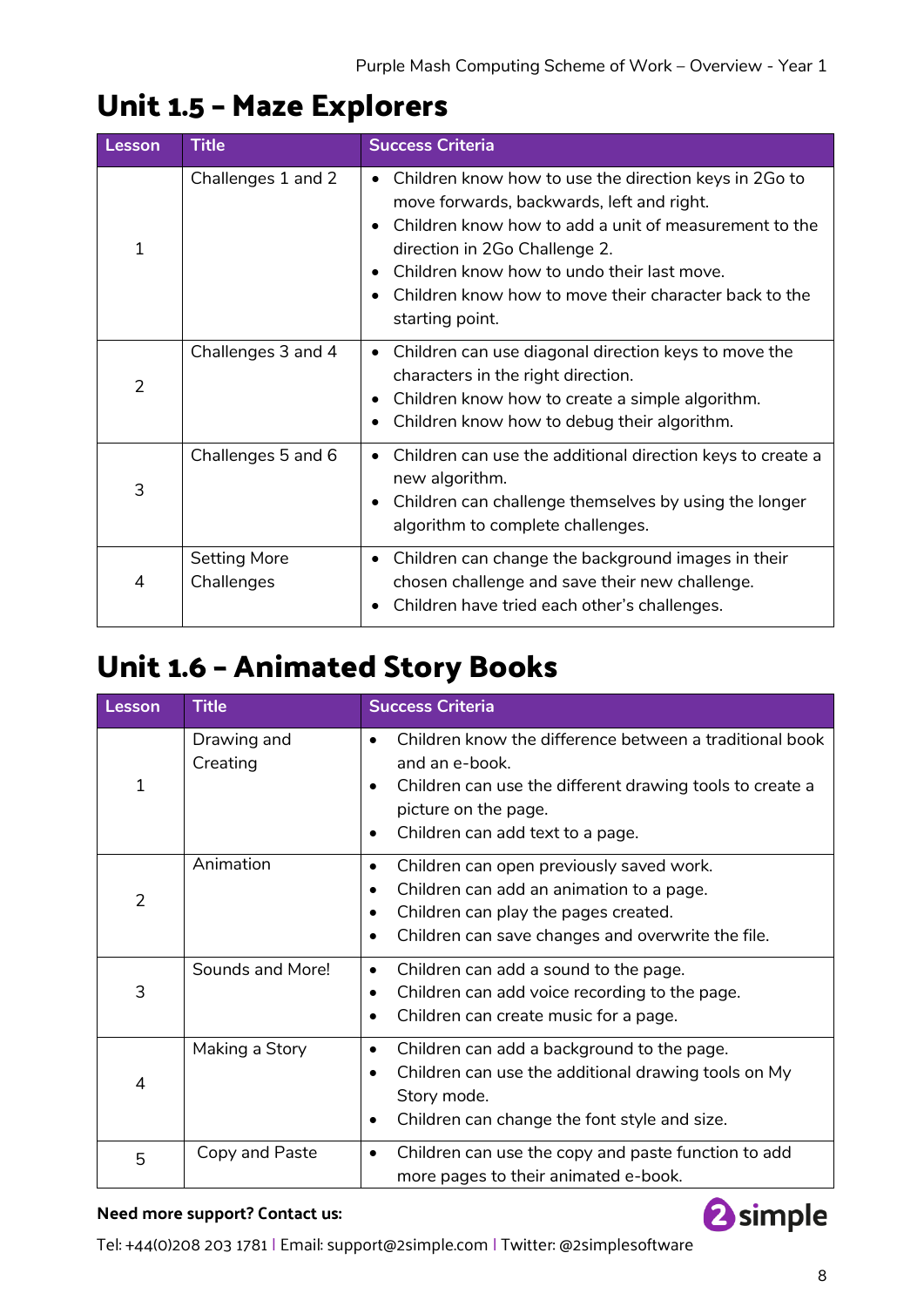| Children can share their e-books on a class story book |
|--------------------------------------------------------|
| display board.                                         |

### <span id="page-8-0"></span>**Unit 1.7 – Coding**

| Lesson         | <b>Title</b>               | <b>Success Criteria</b>                                                                                                                                                                                                   |
|----------------|----------------------------|---------------------------------------------------------------------------------------------------------------------------------------------------------------------------------------------------------------------------|
| 1              | Instructions               | Children can give and follow instructions.<br>$\bullet$<br>Children can draw symbols to represent instructions.<br>$\bullet$<br>Children can arrange code blocks to create a set of<br>$\bullet$<br>instructions.         |
| $\overline{2}$ | <b>Objects and Actions</b> | Children can create a program using code blocks.<br>$\bullet$<br>Children can use object and action code blocks.<br>$\bullet$                                                                                             |
| 3              | Events                     | Children can create a simple program using code blocks.<br>$\bullet$<br>Children can use event, object and action code blocks.<br>$\bullet$                                                                               |
| $\overline{4}$ | <b>When Code Executes</b>  | Children can create a simple program using code blocks.<br>$\bullet$<br>Children can use event, object and action code blocks.<br>Children can notice when their code executes when their<br>$\bullet$<br>program is run. |
| 5              | Setting the Scene          | Children can edit a scene by adding, deleting and<br>moving objects.<br>Children can change the size of objects using the<br>$\bullet$<br>properties table.                                                               |
| 6              | Using a Plan               | Children can create a design plan for their Free Code<br>$\bullet$<br>Scene program.<br>Children can use code to make the program they have<br>$\bullet$<br>designed work.                                                |

**Need more support? Contact us:**

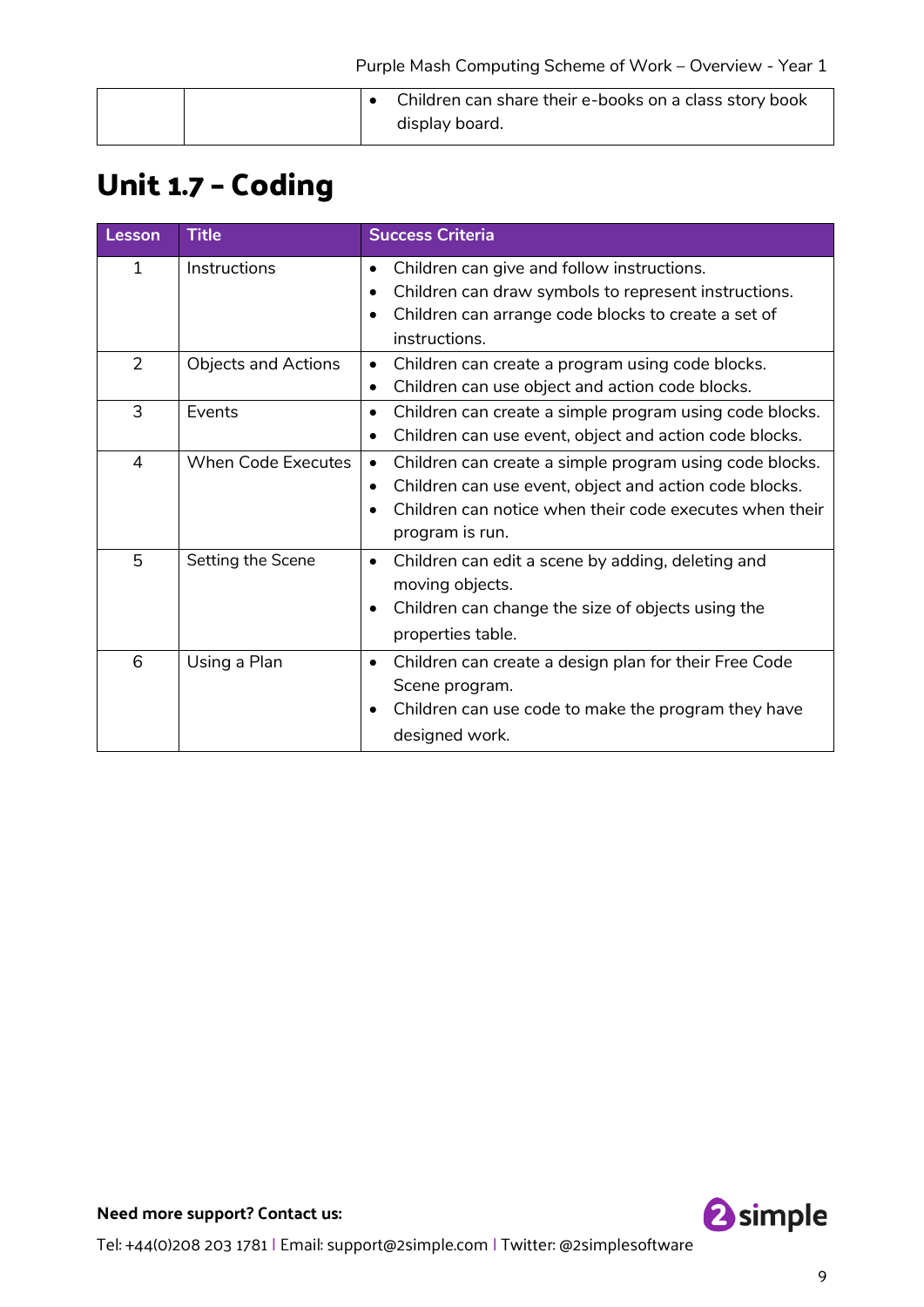#### <span id="page-9-0"></span>**Unit 1.8 – Spreadsheets**

| Lesson        | <b>Title</b>                                                                      | <b>Success Criteria</b>                                                                                                                                                                                                                                                                                                                                                    |
|---------------|-----------------------------------------------------------------------------------|----------------------------------------------------------------------------------------------------------------------------------------------------------------------------------------------------------------------------------------------------------------------------------------------------------------------------------------------------------------------------|
|               | Introduction to<br>Spreadsheets                                                   | Children can navigate around a spreadsheet.<br>٠<br>Children can explain what rows and columns are.                                                                                                                                                                                                                                                                        |
|               |                                                                                   | Children can save and open sheets.<br>Children can enter data into cells.                                                                                                                                                                                                                                                                                                  |
| $\mathcal{P}$ | Adding Images to a<br>Spreadsheet and<br>Using the Image<br>Toolbox               | Children can open the Image toolbox and find and add<br>$\bullet$<br>clipart.<br>Children can use the 'move cell' tool so that images can<br>$\bullet$<br>be dragged around the spreadsheet.<br>Children can use the 'lock' tool to prevent changes to<br>$\bullet$                                                                                                        |
| 3             | Using the 'Speak' and<br>'Count' Tools in<br>2 Calculate to Count<br><b>Items</b> | cells.<br>Children can give images a value that the spreadsheet<br>$\bullet$<br>can use to count them.<br>Children can add the count tool to count items.<br>$\bullet$<br>Children can add the speak tool so that the items are<br>$\bullet$<br>counted out loud.<br>Children can use a spreadsheet to help work out a fair<br>$\bullet$<br>way to share items (Extension) |

#### <span id="page-9-1"></span>**Unit 1.9 – Technology outside school**

| Lesson         | Title                         | <b>Success Criteria</b>                                                              |  |
|----------------|-------------------------------|--------------------------------------------------------------------------------------|--|
|                | What is Technology?           | • Children understand what is meant by 'technology'.                                 |  |
|                |                               | • Children have considered types of technology used in<br>school and out of school.  |  |
| $\overline{2}$ | Technology outside<br>school. | • Children have recorded 4 examples of where technology<br>is used away from school. |  |

**Need more support? Contact us:**

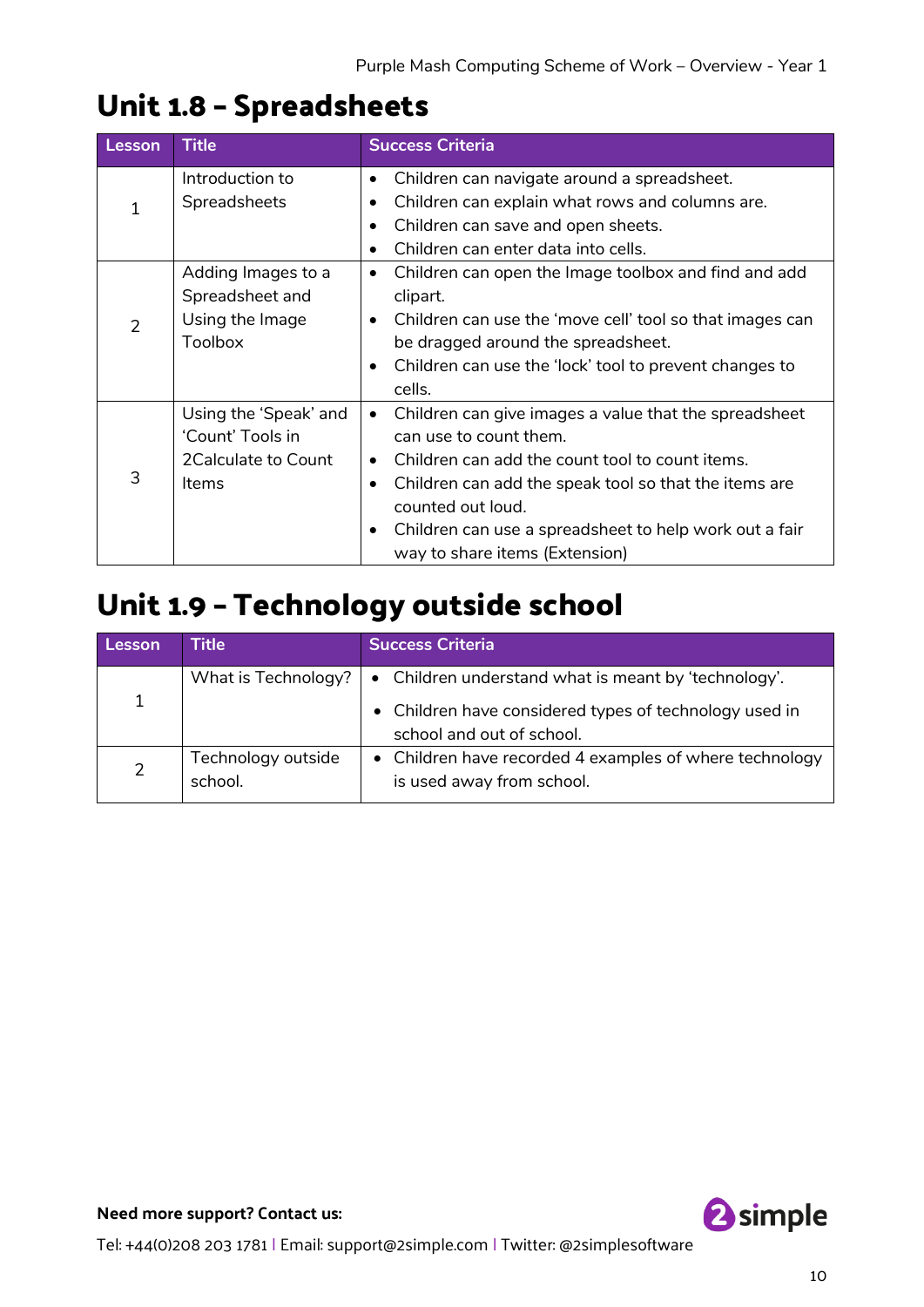# <span id="page-10-0"></span>**English National Curriculum Objectives (Key Stage 1)**

| <b>National Curriculum Objective</b>                           | <b>Strand</b>           | <b>Units</b> |
|----------------------------------------------------------------|-------------------------|--------------|
| Understand what algorithms are; how they are implemented as    | <b>Computer Science</b> | 1.2          |
| programs on digital devices; and that programs execute by      |                         | 1.4          |
| following precise and unambiguous instructions.                |                         | 1.5          |
|                                                                |                         | 1.7          |
| Create and debug simple programs                               | <b>Computer Science</b> | 1.5          |
|                                                                |                         | 1.7          |
| Use logical reasoning to predict the behaviour of simple       | <b>Computer Science</b> | 1.5          |
| programs.                                                      |                         | 1.7          |
| Use technology purposefully to create, organise, store,        | Information             | 1.3          |
| manipulate and retrieve digital content                        | Technology              | 1.6          |
|                                                                |                         | 1.7          |
|                                                                |                         | 1.8          |
| Recognise common uses of information technology beyond         | Digital Literacy        | 1.9          |
| school                                                         |                         |              |
|                                                                |                         |              |
| Use technology safely and respectfully, keeping personal       | Digital Literacy        | 1.1          |
| information private; identify where to go for help and support |                         |              |
| when they have concerns about content or contact on the        |                         |              |
| internet or other online technologies.                         |                         |              |

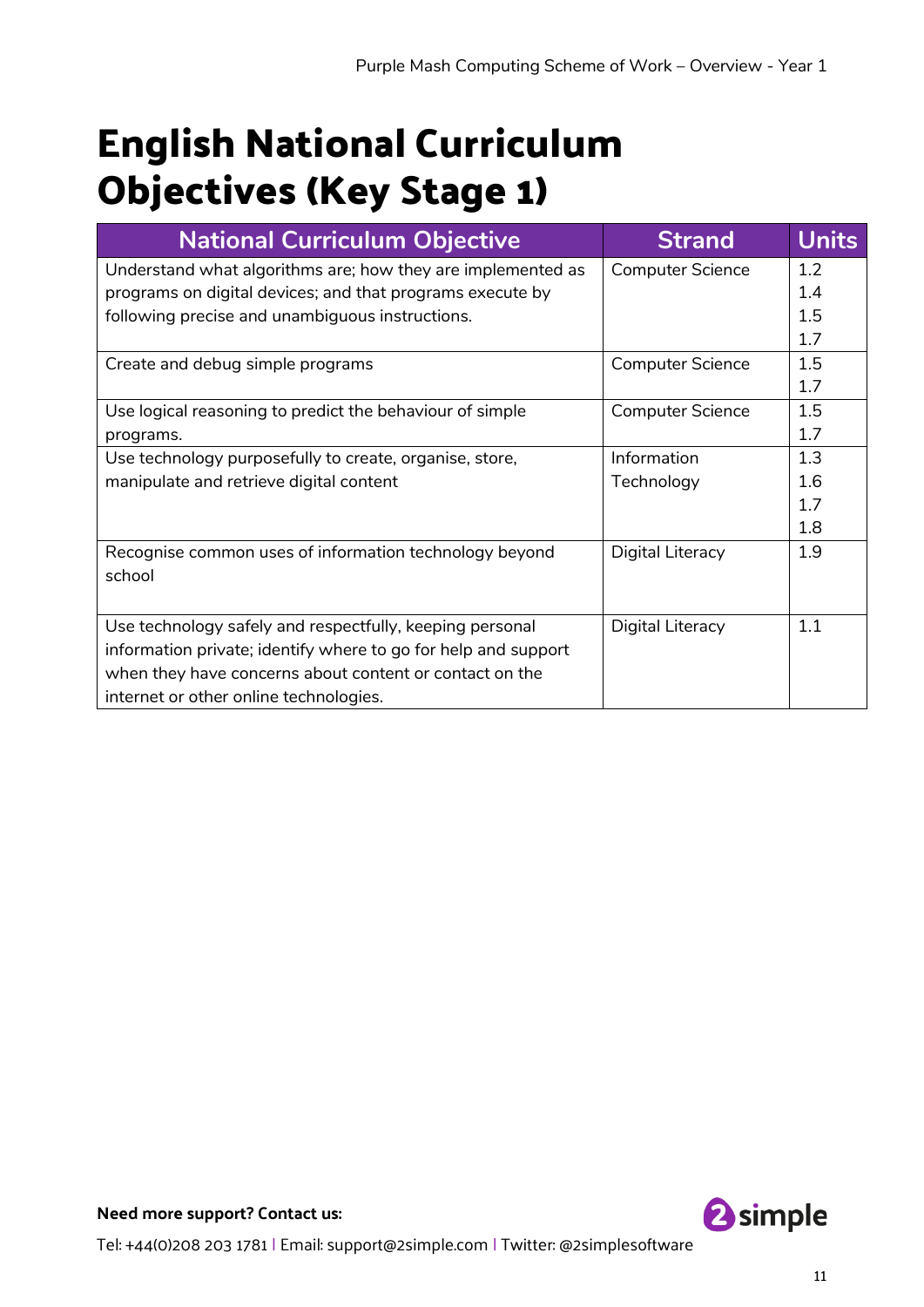# <span id="page-11-0"></span>**Welsh Digital Competence Framework**

| <b>Strand</b>      | <b>Objective</b><br><b>Element</b>            |                                                                                                                      | <b>Units</b>                                                                             |
|--------------------|-----------------------------------------------|----------------------------------------------------------------------------------------------------------------------|------------------------------------------------------------------------------------------|
|                    |                                               | (Learners are able to):                                                                                              | <b>Covered</b>                                                                           |
| Citizenship        | Identity, image<br>and reputation             | Understand that some websites ask for<br>information that is private and personal.                                   | 1.1                                                                                      |
|                    | Health and<br>well-being                      | Use digital devices within a controlled<br>environment, time and context.                                            | All units                                                                                |
|                    | Digital rights,<br>licensing and<br>ownership | Add their name and the date to work they have<br>created.                                                            | 1.1, 1.6                                                                                 |
|                    | Online<br>behaviour and<br>cyberbullying      | Simply explain that digital technology can be<br>used to communicate and connect with others<br>locally and globally | 1.1, 1.6, 1.9                                                                            |
|                    |                                               | Begin to identify similarities and differences<br>between online and offline communication.                          | 1.1, 1.6, 1.9                                                                            |
|                    |                                               | Use appropriate words and feelings.                                                                                  | 1.1                                                                                      |
| Interacting<br>and | Communication                                 | Contribute to a whole-class or group online<br>communication in one or more languages.                               | 1.3, 1.8                                                                                 |
| collaborating      | Collaboration                                 | Collaborate with a partner on a piece of digital<br>work.                                                            | Possible with<br>all units                                                               |
|                    | Storing and<br>sharing                        | Save work using a familiar word as a filename,<br>e.g. child's name/keyword.                                         | 1.1, 1.2, 1.3,<br>1.5, 1.6, 1.7,<br>1.8                                                  |
| Producing          | Planning,<br>sourcing and<br>searching        | Identify some success criteria in response to<br>questions.                                                          | 1.2, 1.3, 1.8                                                                            |
|                    |                                               | Use text when searching for information/media<br>(image, video, sound) and use an internet<br>browser independently, | 1.1                                                                                      |
|                    | Creating                                      | Select appropriate software to complete given<br>tasks in order to use text, image, sound,<br>animation and video.   | By completing<br>a variety of<br>units                                                   |
|                    | Evaluating and<br>improving                   | Comment on work in relation to the success<br>criteria, e.g. add comments using recording<br>feature in software.    | Use of 2Blog<br>to share and<br>comment<br>upon work.<br>Use of<br>teacher<br>commenting |



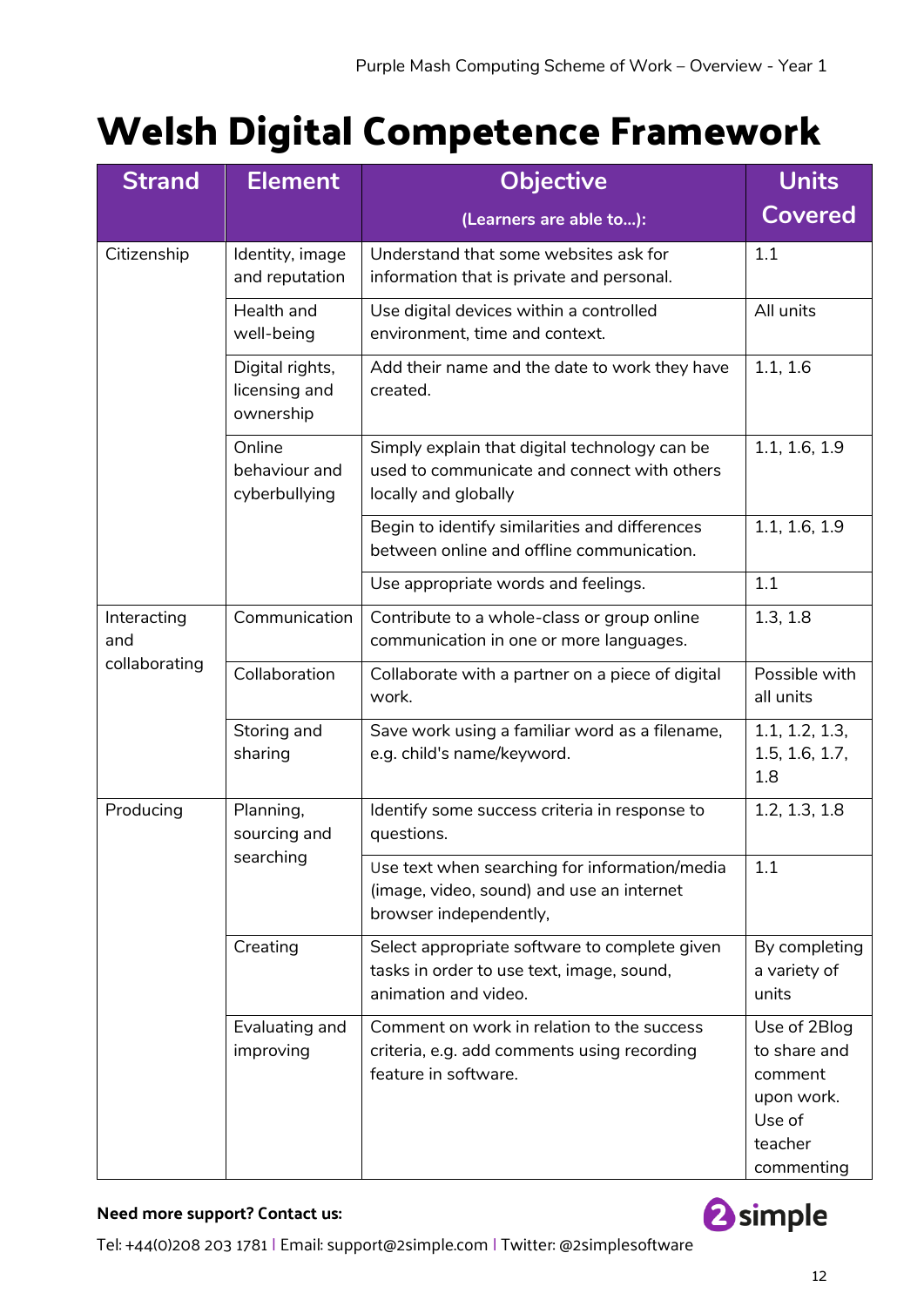|                                       |                                     |                                                                                                                                     | with online<br>work (unit<br>$1.1$ ). |
|---------------------------------------|-------------------------------------|-------------------------------------------------------------------------------------------------------------------------------------|---------------------------------------|
| Data and<br>Computational<br>Thinking | Problem<br>solving and<br>modelling | Follow a sequence of steps to solve a problem,<br>e.g. predict and explain what actions are<br>needed to make something happen.     | 1.4, 1.5, 1.7                         |
|                                       |                                     | Break down a problem into separate parts to<br>make it easier to understand                                                         | 1.4, 1.5, 1.7                         |
|                                       |                                     | Create and record written instructions that<br>others understand and can follow.                                                    | 1.4, 1.5, 1.7                         |
|                                       |                                     | Change instructions to achieve a different<br>outcome.                                                                              | 1.4, 1.5, 1.7                         |
|                                       | Data and<br>information<br>literacy | Collate and group given data using simple<br>words, e.g. sort pictures/words                                                        | 1.3, 1.8                              |
|                                       |                                     | Classify an object using more than one criterion,<br>e.g. labelling group/set                                                       | 1.2                                   |
|                                       |                                     | Record data collected in a suitable format, e.g.<br>use tally charts, pictograms and block graphs in<br>a simple computing package. | 1.3, 1.8                              |

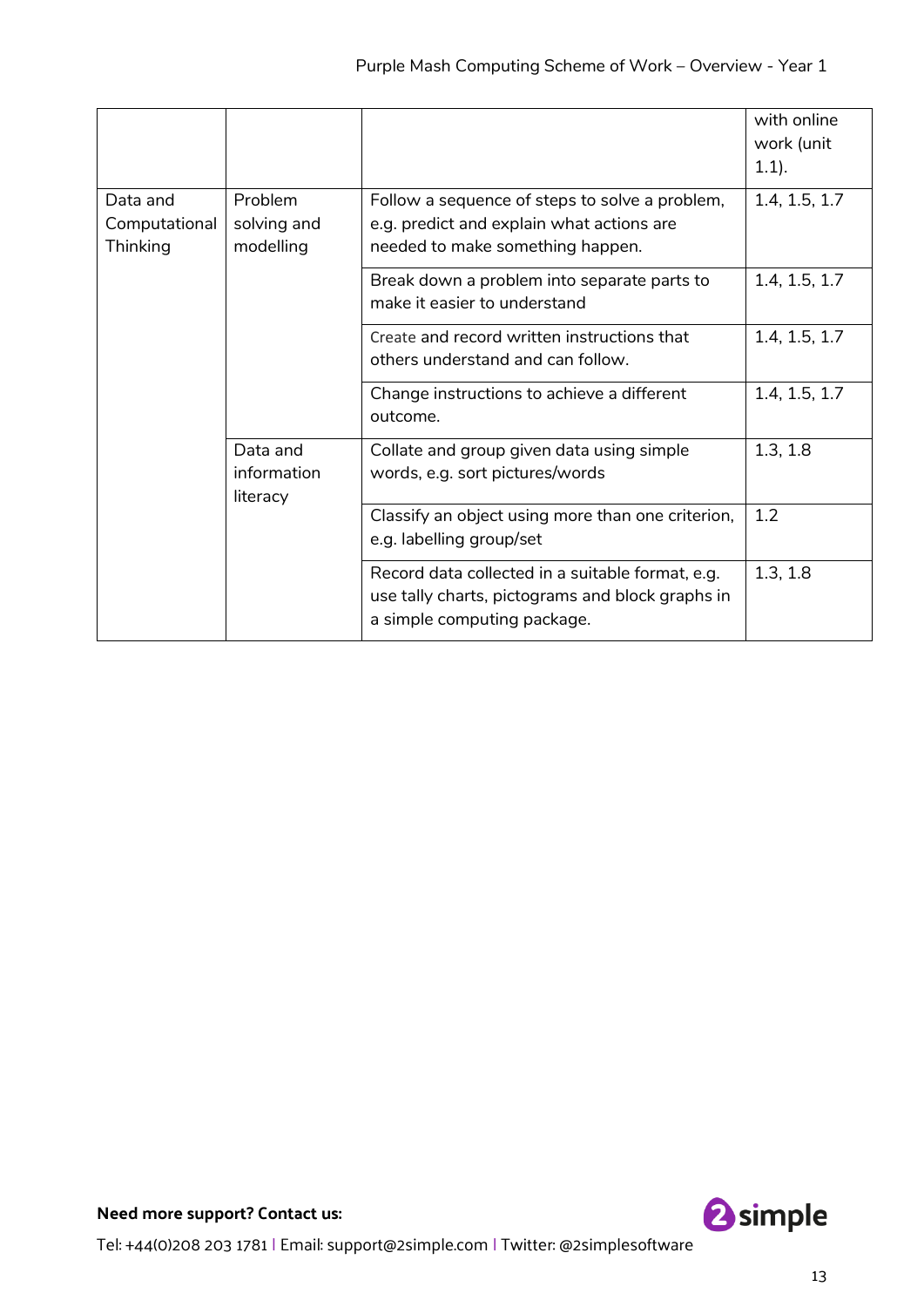## <span id="page-13-0"></span>**Northern Ireland Levels of Progression and Desirable Features**

|                | <b>Objective</b>                                                                                                                                                                                | <b>Units Covered</b>                                                        |
|----------------|-------------------------------------------------------------------------------------------------------------------------------------------------------------------------------------------------|-----------------------------------------------------------------------------|
| Explore        | Access, select, interpret and research information<br>from safe and reliable sources.                                                                                                           | 1.1, 1.3, 1.6, 1.9                                                          |
|                | Investigate, make predictions and solve problems<br>through interaction with digital tools.                                                                                                     | 1.2, 1.3, 1.5, 1.7, 1.8                                                     |
| <b>Express</b> | Create, develop, present and publish ideas and<br>information responsibly using a range of digital<br>media and manipulate a range of assets to produce<br>multimedia.                          | Variety of units using<br>different tools                                   |
| Exchange       | Communicate safely and responsibly using a range<br>of contemporary digital methods and tools,<br>exchanging, sharing, collaborating and developing<br>ideas digitally.                         | 1.1, 1.3, 1.6, 1.7, 1.8<br>Use of 2Blog and Display<br>boards to share work |
| Evaluate       | Talk about, review and make improvements to<br>work, reflecting on the process and outcome, and<br>consider the sources and resources used, including<br>safety, reliability and acceptability. | All units                                                                   |
| Exhibit        | Manage and present their stored work and<br>showcase their learning across the curriculum,<br>using ICT safely and responsibly.                                                                 | <b>All Units</b>                                                            |

| <b>Desirable Features</b>   | <b>Units Covered</b> |
|-----------------------------|----------------------|
| <b>Desktop Publishing</b>   | 1.6                  |
| <b>Film and Animation</b>   | 1.6                  |
| Interactive Design          | 1.5, 1.7             |
| Managing data               | 1.2, 1.3, 1.8        |
| Music and Sound             | 1.6                  |
| <b>Online Communication</b> | 1.1                  |
| Presenting                  | 1.6                  |
| Working with Images         | 1.1, 1.3, 1.6        |

**Need more support? Contact us:**

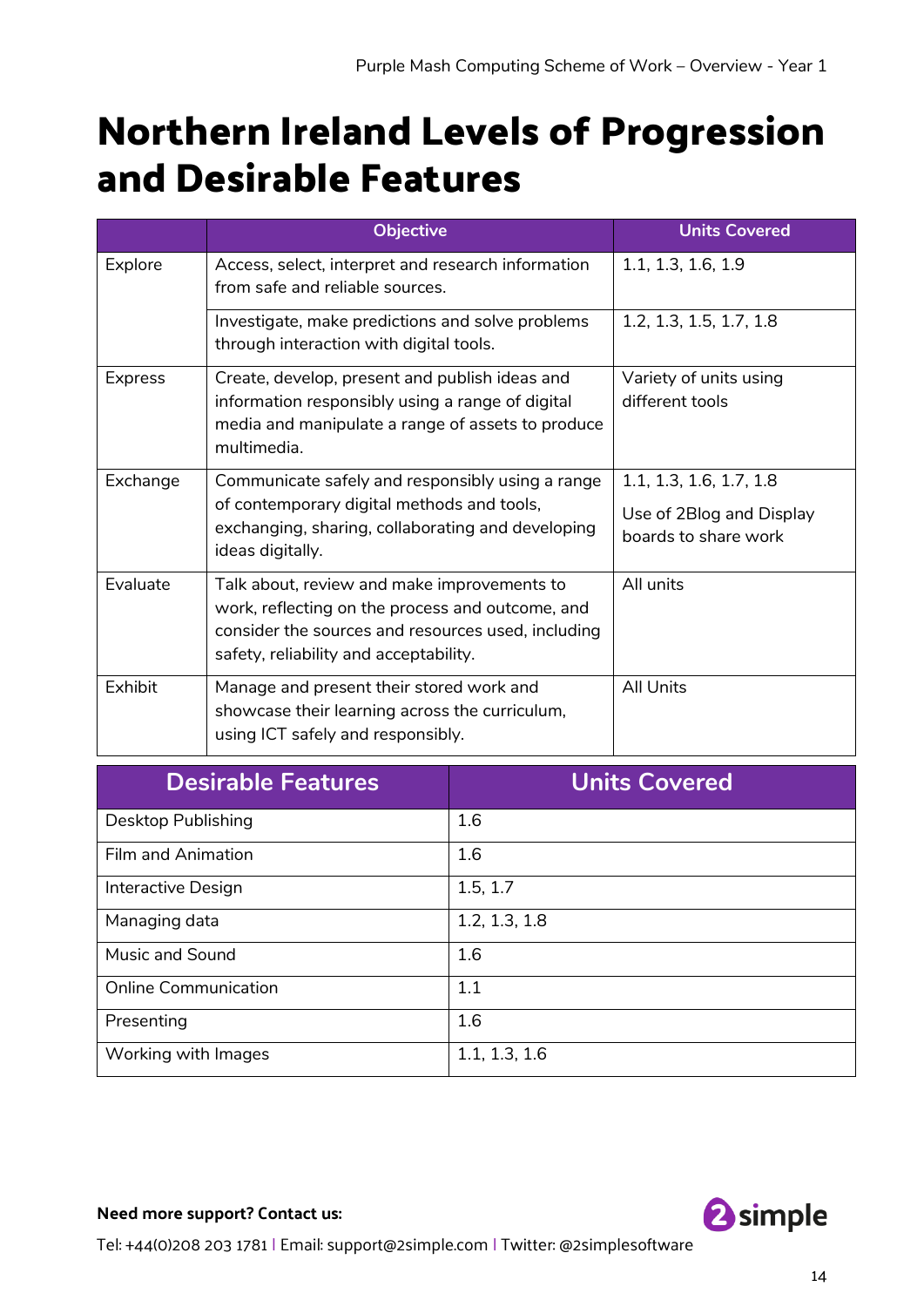## <span id="page-14-0"></span>**Scottish Curriculum for Excellence (First Level)**

| Technological developments in society                                                                                                                                                                               | <b>Units Covered</b>               |
|---------------------------------------------------------------------------------------------------------------------------------------------------------------------------------------------------------------------|------------------------------------|
| By exploring and using technologies in the wider world, I can<br>consider the ways in which they help.                                                                                                              | 1.9                                |
| I can work with others to generate, discuss and develop<br>imaginative ideas to create a product of the future.                                                                                                     | Many units use these skills.       |
| By exploring current news items of technological interest, I have<br>raised questions on the issues and can share my thoughts.                                                                                      | 1.1, 1.9                           |
| Throughout all my learning, I take appropriate action to ensure<br>conservation of materials and resources, considering the impact<br>of my actions on the environment.                                             | 1.9                                |
| <b>ICT to enhance learning</b>                                                                                                                                                                                      | <b>Units Covered</b>               |
| As I extend and enhance my knowledge of features of various<br>types of software, including those which help find, organise,<br>manage and access information, I can apply what I learn in<br>different situations. | By covering a variety of<br>units. |
| I can access, retrieve and use information from electronic sources<br>to support, enrich or extend learning in different contexts.                                                                                  | By covering a variety of<br>units. |
| I explore and experiment with the features and functions of<br>computer technology and I can use what I learn to support and<br>enhance my learning in different contexts.                                          | By covering a variety of<br>units. |
| I can create, capture and manipulate sounds, text and images to<br>communicate experiences, ideas and information in creative and<br>engaging ways.                                                                 | By covering a variety of<br>units. |
| Computing science contexts for developing technological skills<br>and knowledge                                                                                                                                     | <b>Units Covered</b>               |
| I am developing my knowledge and use of safe and acceptable<br>conduct as I use different technologies to interact and share<br>experiences, ideas and information with others.                                     | 1.1                                |
| I am developing problem-solving strategies, navigation and co-<br>ordination skills, as I play and learn with electronic games, remote<br>control or programmable toy                                               | 1.4, 1.5, 1.7                      |
| Craft, design, engineering and graphics contexts for developing<br>technological skills and knowledge                                                                                                               | <b>Units Covered</b>               |

#### **Need more support? Contact us:**